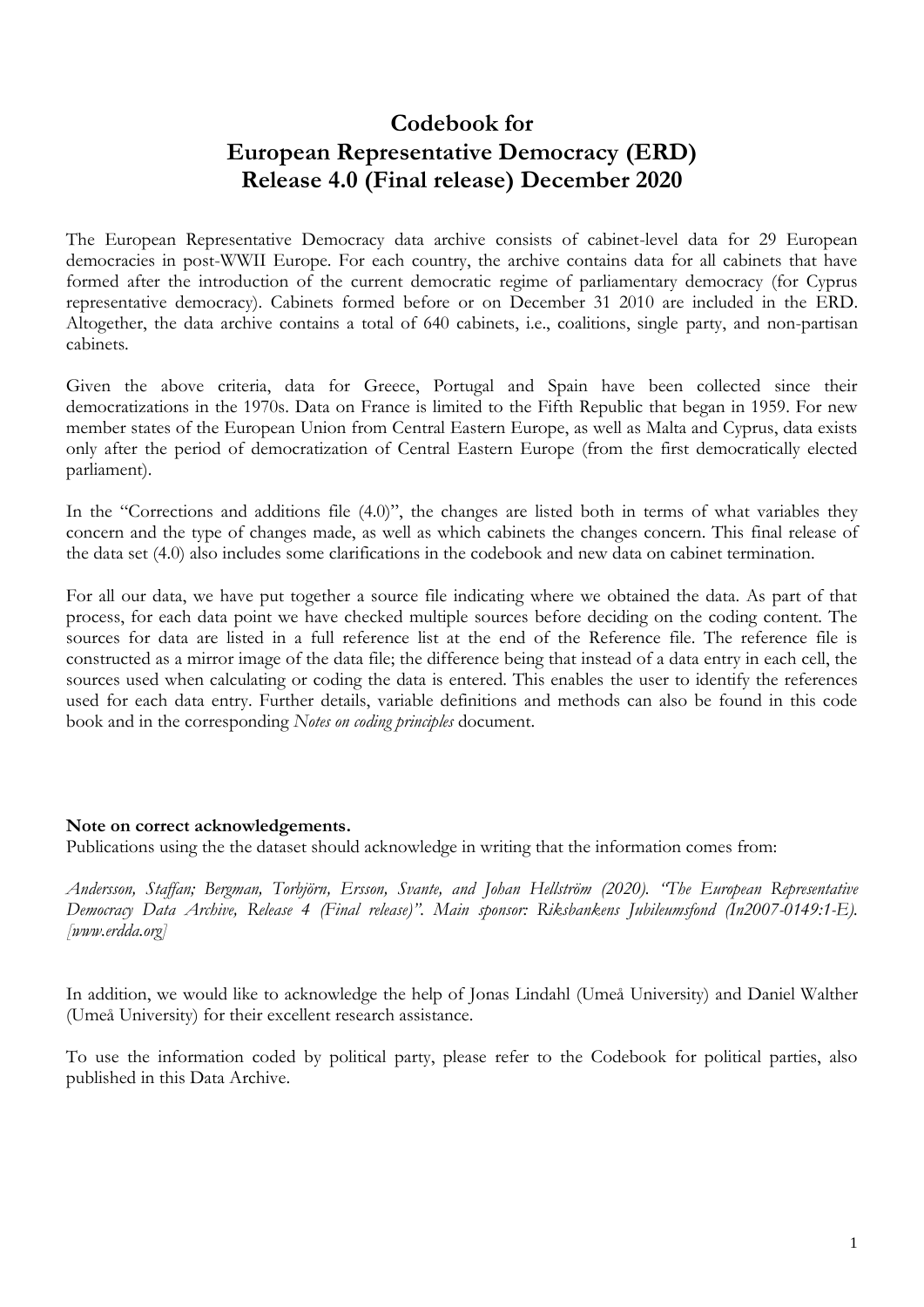#### **0. Cabinet Identification**

| Variable | CPD variable Label<br>name(s) |                            | Coding                                                                                                                                                                                                                                                                                                                                                                                                        | <b>Notes</b>                                                                                                                                                                                                                                                                                                                    |
|----------|-------------------------------|----------------------------|---------------------------------------------------------------------------------------------------------------------------------------------------------------------------------------------------------------------------------------------------------------------------------------------------------------------------------------------------------------------------------------------------------------|---------------------------------------------------------------------------------------------------------------------------------------------------------------------------------------------------------------------------------------------------------------------------------------------------------------------------------|
| v001e    | v001x                         | Country                    | 01= Austria, 02=Belgium, 03=Denmark,<br>04=Finland, 05=France, 06=Germany,<br>07=Greece, 08=Iceland,<br>09=Ireland,10=Italy, 11=Luxembourg, 12=<br>the Netherlands, 13=Norway, 14=Portugal,<br>15=Spain, 16=Sweden, 17=United Kingdom,<br>18=Bulgaria, 19=Cyprus, 20= Czech<br>Republic, 21=Estonia, 22=Hungary,<br>23=Latvia, 24=Lithuania, 25=Malta,<br>26=Poland, 27=Romania, 28= Slovakia,<br>29=Slovenia |                                                                                                                                                                                                                                                                                                                                 |
| v002e    | v002x                         | Cabinet code               | First digits=country code, Second<br>digit=cabinet code                                                                                                                                                                                                                                                                                                                                                       |                                                                                                                                                                                                                                                                                                                                 |
| v003e    | v003x                         | Cabinet                    | Occurs at any change of (a) party<br>composition, (b) general election and (c)<br>change of PM.                                                                                                                                                                                                                                                                                                               |                                                                                                                                                                                                                                                                                                                                 |
| v004e    | v004x                         | Date in                    |                                                                                                                                                                                                                                                                                                                                                                                                               |                                                                                                                                                                                                                                                                                                                                 |
| v005e    | v005x                         | Date out                   |                                                                                                                                                                                                                                                                                                                                                                                                               |                                                                                                                                                                                                                                                                                                                                 |
| v006e    |                               | Coding method for date in  | 1=Data on the date of inauguration by the<br>head of state, 2=Data on date of investiture<br>vote, 3= Data on the date of general election,<br>4= Other technical criteria, e.g a change in<br>party composition.                                                                                                                                                                                             | Concerning priority between<br>methods used such a rank<br>applies only between 1 and 2,<br>and not 3 and 4, e.g. we might<br>have a cabinet that simply<br>continues after elections and<br>in these cases we use the<br>election date as the start of the<br>cabinet although it might be<br>officially inaugurated later.    |
| v007e    |                               | Coding method for date out | 1=Acceptance of head of state of resignation,<br>2= Vote of no confidence, 3=Date on the<br>date of general election, 4= Other technical<br>criteria e.g. change in party composition,<br>death of PM.                                                                                                                                                                                                        | Concerning priority between<br>methods used that applies<br>only between 1 and 2, and not<br>3 and 4, e.g. we might have a<br>cabinet that ends because of<br>changes in party composition<br>where there are no formal<br>resignation of the PM and<br>therefore no acceptance of<br>such resignation by the head<br>of state. |
| v008e    |                               | Date of general election   |                                                                                                                                                                                                                                                                                                                                                                                                               | Starting a new period of<br>office.<br>For Finland, Iceland, Italy,<br>and Norway when elections<br>officially last over two days,<br>the second day is recorded.<br>Both early and regular<br>elections.                                                                                                                       |
| v009e    |                               | Date of general election   |                                                                                                                                                                                                                                                                                                                                                                                                               | Ending a period of office.<br>For Finland, Italy, and<br>Norway when elections<br>officially last over two days,<br>the second day is recorded.<br>(Both early and regular<br>elections.)                                                                                                                                       |
| v010e    | $\rm v011x$                   | Cabinet composition        | Party acronyms                                                                                                                                                                                                                                                                                                                                                                                                | Party of PM listed first                                                                                                                                                                                                                                                                                                        |

## **1: Space-Time**

| Variable | <b>CPD</b> variable Label |         | Coding         | <b>Notes</b> |
|----------|---------------------------|---------|----------------|--------------|
|          | name(s)                   |         |                |              |
| v100e    | $\mathrm{v}001\mathrm{v}$ | Austria | $=$ Austria    |              |
| v101e    | v002v                     | Belgium | Belgium<br>$=$ |              |
| v102e    | $\rm v003v$               | Denmark | Denmark<br>$=$ |              |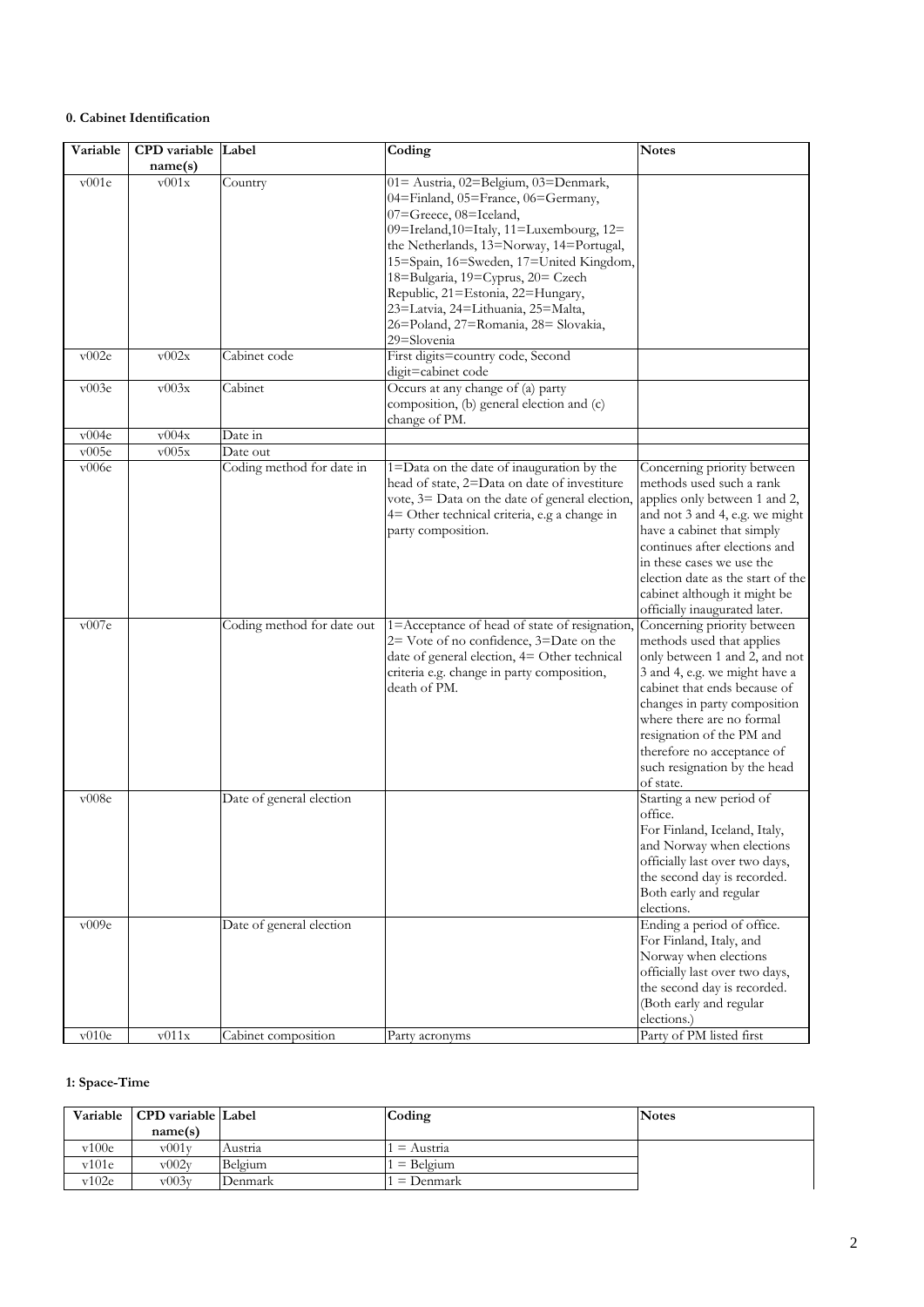| v103e | v004v               | Finland               | $1 =$ Finland                                                    |                           |
|-------|---------------------|-----------------------|------------------------------------------------------------------|---------------------------|
| v104e | v005y               | France                | $1 =$ France                                                     |                           |
| v105e | v006y               | Germany               | $1 = \text{Germany}$                                             |                           |
| v106e | $\overline{v007y}$  | Greece                | $1 =$ Greece                                                     |                           |
| v107e | v008v               | Iceland               | $1 =$ Iceland                                                    |                           |
| v108e | v009v               | Ireland               | $1 =$ Ireland                                                    | Country Dummies           |
| v109e | v010y               | Italy                 | $1 =$ Italy                                                      |                           |
| v110e | v011v               | Luxembourg            | $1 =$ Luxembourg                                                 |                           |
| v111e | v012y               | Netherlands           | $1 = \text{Netherlands}$                                         |                           |
| v112e | v013v               | Norway                | $1 = \text{Norway}$                                              |                           |
| v113e | v014y               | Portugal              | $1 =$ Portugal                                                   |                           |
| v114e | v015y               | Spain                 | $1 =$ Spain                                                      |                           |
| v115e | v016y               | Sweden                | $1 =$ Sweden                                                     |                           |
| v116e | v017y               | UK                    | $1 = UK$                                                         |                           |
| v117e |                     | Bulgaria              | $1 =$ Bulgaria                                                   |                           |
| v118e |                     | Cyprus                | $1 = \text{Cyprus}$                                              |                           |
| v119e |                     | <b>Czech Republic</b> | $1 = C$ zech Rep.                                                |                           |
| v120e |                     | Estonia               | $1 =$ Estonia                                                    |                           |
| v121e |                     | Hungary               | $1 =$ Hungary                                                    |                           |
| v122e |                     | Latvia                | $\overline{1} =$ Latvia                                          |                           |
| v123e |                     | Lithuania             | $1 =$ Lithuania                                                  |                           |
| v124e |                     | Malta                 | $1 = \text{Malta}$                                               |                           |
| v125e |                     | Poland                | $1 =$ Poland                                                     |                           |
| v126e |                     | Romania               | $1 =$ Romania                                                    |                           |
| v127e |                     | Slovakia              | $1 =$ Slovakia                                                   |                           |
| v128e |                     | Slovenia              | $1 =$ Slovenia                                                   |                           |
| v129e | V006x               |                       | Decade by date of formation 40=1940-1949, 50=1950-1959, 60=1960- |                           |
|       |                     |                       | 1969 and so on                                                   |                           |
| v130e | $\overline{v030}$ y | <b>Start Decade</b>   | One Digit #                                                      |                           |
| v131e | v030v2              | <b>End Decade</b>     | One Digit #                                                      |                           |
| v132e | v031y               | 1940s                 | $1 = 1940s$                                                      |                           |
| v133e | v032y               | 1950s                 | $1 = 1950s$                                                      |                           |
| v134e | v033y               | 1960s                 | $1 = 1960s$                                                      | Decade Dummies: Decade in |
| v135e | v034y               | 1970s                 | $1 = 1970s$                                                      | which                     |
| v136e | v035v               | 1980s                 | $1 = 1980s$                                                      | cabinet starts            |
| v137e | v036y               | 1990s                 | $1 = 1990s$                                                      |                           |
| v138e |                     | 2000s                 | $1 = 2000s$                                                      |                           |
| v139e |                     | 2010s                 | $1 = 2010s$                                                      |                           |
| v140e | v031v2              | 1940s                 | $1 = 1940s$                                                      |                           |
| v141e | v032y2              | 1950s                 | $1 = 1950s$                                                      |                           |
| v142e | v033v2              | 1960s                 | $1 = 1960s$                                                      | Decade Dummies: Decade in |
| v143e | v034y2              | 1970s                 | $1 = 1970s$                                                      | which                     |
| v144e | v035y2              | 1980s                 | $1 = 1980s$                                                      | cabinet ends              |
| v145e | v036v2              | 1990s                 | $1 = 1990s$                                                      |                           |
| v146e |                     | v2000s                | $1 = 2000s$                                                      |                           |
| v147e |                     | v2010s                | $1 = 2010s$                                                      |                           |

#### **2. Parliamentary seat distribution**

| Variable | <b>CPD</b> variable Label |                            | Coding                              | <b>Notes</b> |
|----------|---------------------------|----------------------------|-------------------------------------|--------------|
|          | name(s)                   |                            |                                     |              |
| v200e    | v020x                     | Party seats lower chamber, | See party code book for party codes |              |
|          |                           | Party 1                    |                                     |              |
| v201e    | v021x                     | Party seats lower chamber, |                                     |              |
|          |                           | Party 2                    |                                     |              |
| v202e    | v022x                     | Party seats lower chamber, |                                     |              |
|          |                           | Party 3                    |                                     |              |
| v203e    | v023x                     | Party seats lower chamber, |                                     |              |
|          |                           | Party 4                    |                                     |              |
| v204e    | v024x                     | Party seats lower chamber, |                                     |              |
|          |                           | Party 5                    |                                     |              |
| v205e    | v025x                     | Party seats lower chamber, |                                     |              |
|          |                           | Party 6                    |                                     |              |
| v206e    | v026x                     | Party seats lower chamber, |                                     |              |
|          |                           | Party 7                    |                                     |              |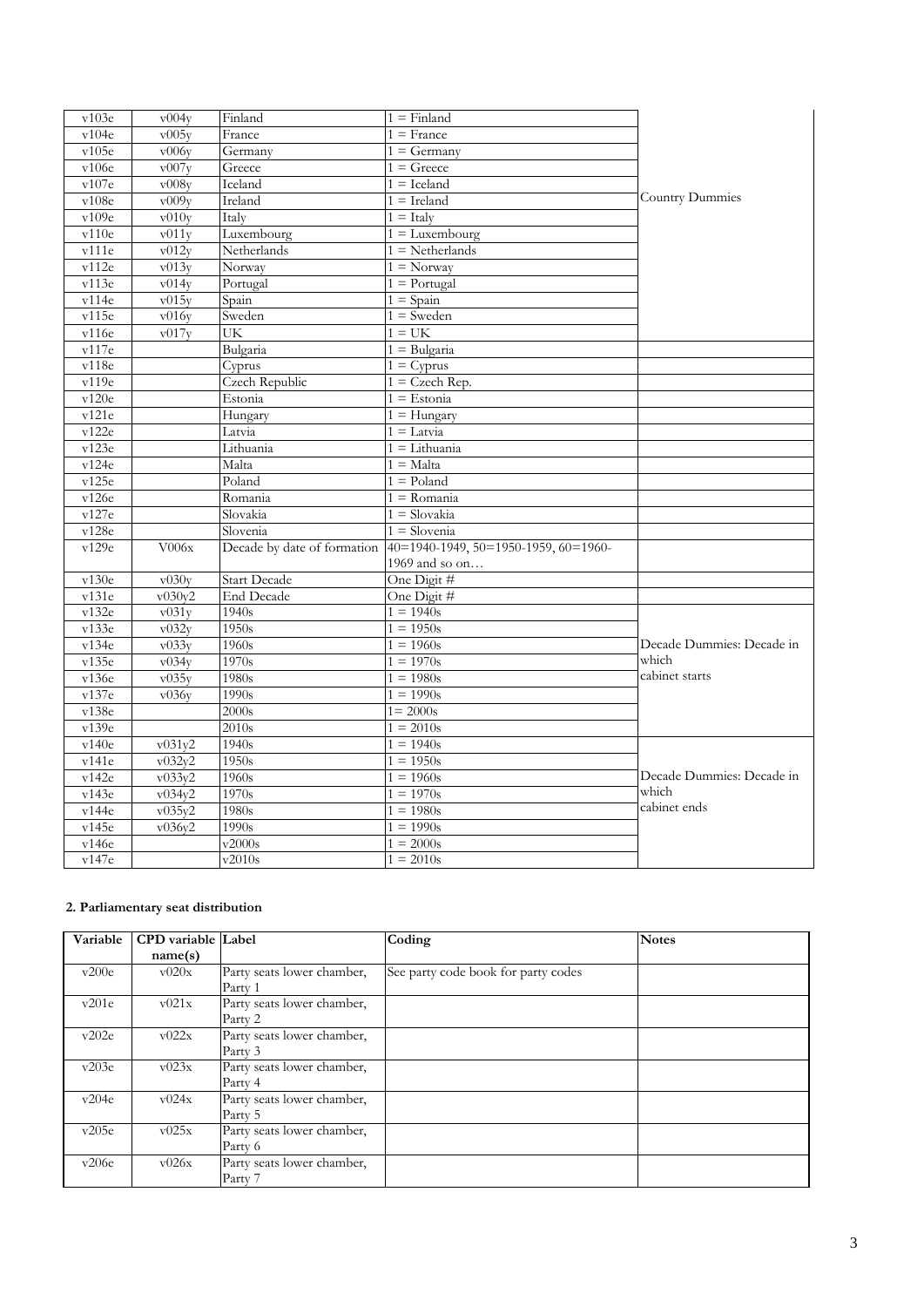| v207e | v027x       | Party seats lower chamber,<br>Party 8            |  |
|-------|-------------|--------------------------------------------------|--|
| v208e | v028x       | Party seats lower chamber,<br>Party 9            |  |
| v209e | v029x       | Party seats lower chamber,<br>Party 10           |  |
| v210e | v030x       | Party seats lower chamber,<br>Party 11           |  |
| v211e | v031x       | Party seats lower chamber,<br>Party 12           |  |
| v212e | v032x       | Party seats lower chamber,<br>Party 13           |  |
| v213e | v033x       | Party seats lower chamber,<br>Party 14           |  |
| v214e | v034x       | Party seats lower chamber,<br>Party 15           |  |
| v215e | v035x       | Party seats lower chamber,<br>Party 16           |  |
| v216e | v036x       | Party seats lower chamber,<br>Party 17           |  |
| v217e | v037x       | Party seats lower chamber,<br>Party 18           |  |
| v218e | v038x       | Party seats lower chamber,<br>Party 19           |  |
| v219e | v039x       | Party seats lower chamber,<br>Party 20           |  |
| v220e | v040x       | Party seats lower chamber,<br>Party 21           |  |
| v221e | v041x       | Party seats lower chamber,<br>Party 22           |  |
| v222e | v042x       | Party seats lower chamber,<br>Party 23           |  |
| v223e | v043x       | Party seats lower chamber,<br>Party 24           |  |
| v224e | v044x       | Party seats lower chamber,<br>Party 25           |  |
| v225e |             | Party seats lower chamber,<br>Party 26           |  |
| v226e |             | Party seats lower chamber,<br>Party 27           |  |
| v227e |             | Party seats lower chamber,<br>Party 28           |  |
| v228e |             | Party seats lower chamber,<br>Party 29           |  |
| v229e |             | Party seats lower chamber,<br>Party 30           |  |
| v230e |             | Party seats lower chamber,<br>Party 31           |  |
| v231e |             | Party seats lower chamber,<br>Party 32           |  |
| v250e | v053x       | Party seats upper chamber,                       |  |
| v251e | v054x       | party 1<br>Party seats upper chamber,<br>party 2 |  |
| v252e | v055x       | Party seats upper chamber,<br>party 3            |  |
| v253e | v056x       | Party seats upper chamber,<br>party 4            |  |
| v254e | v057x       | Party seats upper chamber,<br>party 5            |  |
| v255e | v058x       | Party seats upper chamber,<br>party 6            |  |
| v256e | $\rm v059x$ | Party seats upper chamber,<br>party 7            |  |
| v257e | v060x       | Party seats upper chamber,<br>party 8            |  |
| v258e | $\rm v061x$ | Party seats upper chamber,                       |  |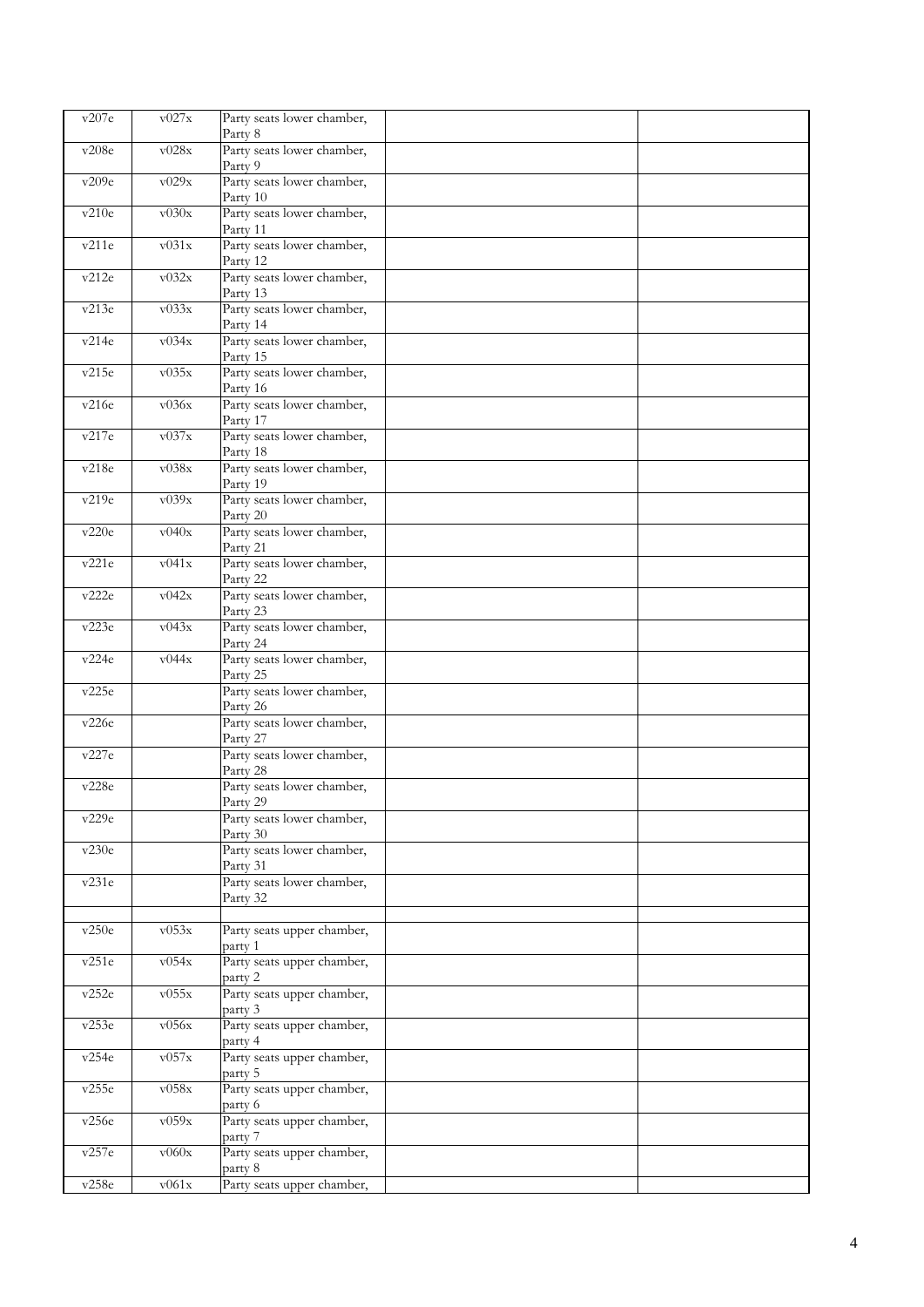|       |       | party $\overline{9}$       |  |
|-------|-------|----------------------------|--|
| v259e | v062x | Party seats upper chamber, |  |
|       |       | party 10                   |  |
| v260e | v063x | Party seats upper chamber, |  |
|       |       | party 11                   |  |
| v261e | v064x | Party seats upper chamber, |  |
|       |       | party 12                   |  |
| v262e | v065x | Party seats upper chamber, |  |
|       |       | party 13                   |  |
| v263e | v066x | Party seats upper chamber, |  |
|       |       | party 14                   |  |
| v264e | v067x | Party seats upper chamber, |  |
|       |       | party 15                   |  |
| v265e | v068x | Party seats upper chamber, |  |
|       |       | party 16                   |  |
| v266e | v069x | Party seats upper chamber, |  |
|       |       | party 17                   |  |
| v267e | v070x | Party seats upper chamber, |  |
|       |       | party 18                   |  |
| v268e | v071x | Party seats upper chamber, |  |
|       |       | party 19                   |  |
| v269e | v072x | Party seats upper chamber, |  |
|       |       | party 20                   |  |
| v270e | v073x | Party seats upper chamber, |  |
|       |       | party 21                   |  |
| v271e | v074x | Party seats upper chamber, |  |
|       |       | party 22                   |  |
| v272e | v075x | Party seats upper chamber, |  |
|       |       | party 23                   |  |
| v273e | v076x | Party seats upper chamber, |  |
|       |       | party 24                   |  |
| v274e | v077x | Party seats upper chamber, |  |
|       |       | party 25                   |  |

## **3. Structural Attributes**

| Variable | <b>CPD</b> variable | Label                                | Coding                                           | <b>Notes</b>                   |
|----------|---------------------|--------------------------------------|--------------------------------------------------|--------------------------------|
|          | name(s)             |                                      |                                                  |                                |
| v300e    | v017x               | Does the cabinet represent           | $0 = No$ , $1 = Yes$ (= A new government is only |                                |
|          |                     | the start of a new                   | recorded at a change in party composition or     |                                |
|          |                     | government                           | a new election), 3=non-partisan cabinet          |                                |
| v301e    | v019x               | Proximity to election,               | F=Cabinet immediately following an election.     |                                |
|          |                     | popularly elected /lower             | E=Cabinet ended by an election.                  |                                |
|          |                     | chamber                              | FE=Cabinet immediately following an              |                                |
|          |                     |                                      | election and ended by the next election,         |                                |
|          |                     |                                      | N=neither immediately following or ended         |                                |
|          |                     |                                      | by an election                                   |                                |
| v302e    | v052x               | Proximity to election, upper         | F=Cabinet immediately following an election.     |                                |
|          |                     | chamber, cabinet                     | E=Cabinet ended by an election.                  |                                |
|          |                     |                                      | FE=Cabinet immediately following an              |                                |
|          |                     |                                      | election and ended by the next election,         |                                |
|          |                     |                                      | N=neither immediately following or ended         |                                |
|          |                     |                                      | by an election                                   |                                |
| v303e    |                     | v040y, folelec Post Election Cabinet | $1 = Yes, 0 = No$                                |                                |
| v304e    | v041y, v007x        | Max Possible Cab Duration            | $\overline{\#}$ (unit = days)                    |                                |
| v305e    |                     | Max Possible Cab Duration            | # (unit = days)                                  | Coded in-house 2012, re-       |
|          |                     |                                      |                                                  | calculated for all cabinets    |
| v306e    | v042v, v083x        | Absolute No. Parl Parties            | $#$ (unit = parties)                             | Updates from 1999-2010 based   |
|          |                     |                                      |                                                  | on parties with recorded seats |
| v307e    |                     | Absolute No. Parl Parties            |                                                  | ONLY includes parties with     |
|          |                     | according to recorded seat           |                                                  | recorded seats, excluding the  |
|          |                     | distribution                         |                                                  | Others category.               |
| v308e    |                     | Absolute No. Parl Parties            |                                                  | Includes all parties with      |
|          |                     | according to recorded seat           |                                                  | recorded seats, where the      |
|          |                     | distribution $+1$ if there are       |                                                  | Others category is recorded as |
|          |                     | others recorded)                     |                                                  | a single party.                |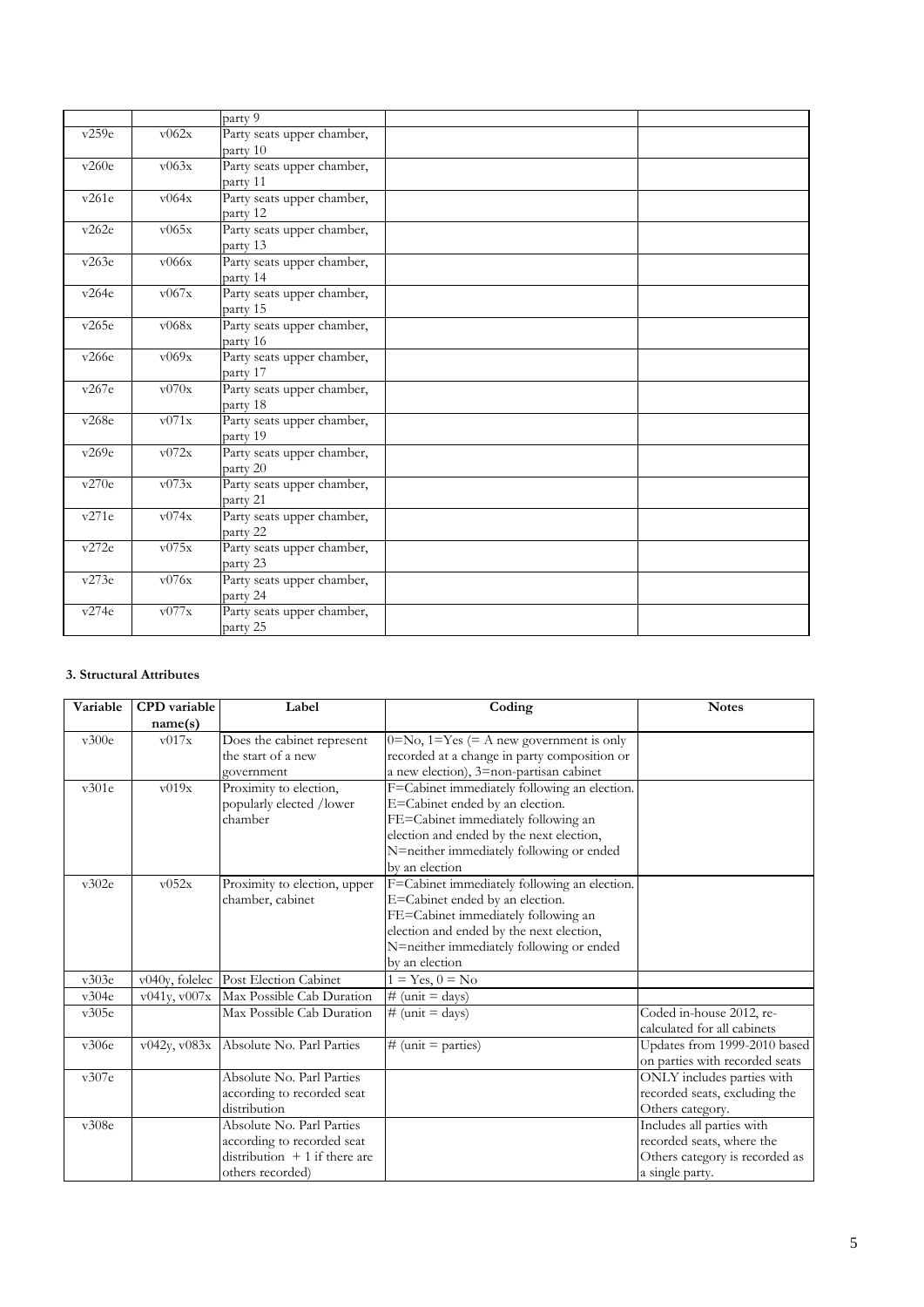| v309e     | v043y, v049x                                          | Effective No. Parl Parties,                                   | # (unit = parties)                                        |                                |
|-----------|-------------------------------------------------------|---------------------------------------------------------------|-----------------------------------------------------------|--------------------------------|
|           |                                                       | lower chamber                                                 |                                                           |                                |
| v310e     |                                                       | Bargaining power                                              | # (unit= Frag Index)                                      | Coded in-house 2012, re-       |
|           |                                                       | fragmentation                                                 |                                                           | calculated for all cabinets    |
| v311e     | v080x                                                 | Effective no of parliamentary                                 |                                                           |                                |
|           |                                                       | parties, upper chamber                                        |                                                           |                                |
| v312e     | v045y, lppern                                         | Largest Party Seat Share                                      | # (range 0 to 1)                                          |                                |
| v313e     | v046y bpmax                                           | Bargaining Power of Largest                                   | $\#$ (unit = Banzhaf Index)                               | Coded in-house 2012, re-       |
|           |                                                       | Party                                                         |                                                           | calculated for all cabinets    |
| v314e     |                                                       | v047y, minosit Minority Situation in                          | $1 =$ Minority Situation                                  | No single party holds 50% plus |
|           |                                                       | Parliament                                                    |                                                           | one seat or more of            |
|           |                                                       |                                                               |                                                           | parliamentary seats            |
|           |                                                       |                                                               |                                                           |                                |
| v315e     | $\overline{\text{v048y}}$ , $\overline{\text{v012x}}$ | Non-partisan cabinet                                          | $1 = Yes, 0 = No$                                         |                                |
| v316e     | v049y, v014x                                          | Coalition Cabinet                                             | $1 = Yes, 0 = No$                                         |                                |
| v317e     | v047x                                                 | Cabinet strength, lower                                       | Seats                                                     |                                |
|           |                                                       | chamber                                                       |                                                           |                                |
| v318e     | v050y, v048x                                          | Cabinet Seat Share                                            | # (unit = $\%$ points)                                    |                                |
| v319e     | v079x                                                 | Cabinet strength, upper                                       | Seats                                                     |                                |
|           |                                                       | chamber                                                       |                                                           |                                |
| v320e     | v051y, v013x                                          | Number of Cabinet Parties                                     | $#$ (unit = parties)                                      |                                |
| v321e     | $v051y2$ ,                                            | Change in Cabinet Parties                                     | $1 = \text{Inc}$ , $0 = \text{No Ch}$ , $-1 = \text{Dec}$ |                                |
|           | v051ychsimp                                           |                                                               |                                                           |                                |
| v322e     | v052y,                                                | Max Bargaining Power Pty in $1 = Yes, 0 = No$                 |                                                           |                                |
|           | bpmaxcab                                              | Cab                                                           |                                                           |                                |
| v323e     | v053y, majone                                         | Single Party Majority Cabinet $1 = Yes, 0 = No$               |                                                           |                                |
| v324e     |                                                       | v054y, minone Single Party Minority Cabinet $1 = Yes, 0 = No$ |                                                           |                                |
| v325e     |                                                       | v055y, minmul Minority Coalition                              | $1 = Yes, 0 = No$                                         |                                |
| v326e     | v056y, v015x                                          | Majority Cabinet                                              | $1 = Yes, 0 = No$                                         |                                |
| v326e_add |                                                       | Majority Coalition                                            | $1 = Yes, 0 = No$                                         |                                |
| v327e     | $v057y$ , mwc                                         | Minimal Winning Coalition                                     | $1 = Yes, 0 = No$                                         |                                |
| v328e     | v058y, surplus,                                       | Surplus Majority Cabinet                                      | $1 = Yes, 0 = No$                                         |                                |
|           | v016x                                                 |                                                               |                                                           |                                |
| v329e     | v058y2,                                               | Government Type                                               | $1 =$ Single Party Minority, $2 =$ Minority               |                                |
|           | govtype                                               |                                                               | Coalition, $3 =$ Single Party Majority, $4 =$             |                                |
|           |                                                       |                                                               | $MWC$ , $5 = Surplus$                                     |                                |
| v330e     | v060y, v217x                                          | Number of Cabinet                                             | # (unit = people)                                         |                                |
|           |                                                       | Members (ministers)                                           |                                                           |                                |
| v331e     | v060y2,                                               | Change in Number of                                           | $1 = \text{Inc}$ , $0 = \text{No Ch}$ , $-1 = \text{Dec}$ |                                |
|           | v060ychsimp                                           | Cabinet Members (ministers)                                   |                                                           |                                |

#### **4. Preferences**

| Variable | <b>CPD</b> variable Label |                              | Coding               | <b>Notes</b>                     |
|----------|---------------------------|------------------------------|----------------------|----------------------------------|
|          | name(s)                   |                              |                      |                                  |
| v400e    | v045x                     | Party of the median          | Party label          | Taxes vs. spending               |
|          |                           | legislator, first dimension, |                      |                                  |
|          |                           | lower chamber                |                      |                                  |
| v401e    |                           | Salience of first dimension, |                      | Taxes vs. spending               |
|          |                           | lower chamber                |                      | Importance/weight of first       |
|          |                           |                              |                      | dimension to parties             |
| v402e    | v050x                     | Party of the median          | Party label          |                                  |
|          |                           | legislator, second policy    |                      |                                  |
|          |                           | dimension, lower chamber     |                      |                                  |
| v403e    |                           | Salience of second           |                      | Importance/weight of second      |
|          |                           | dimension, lower chamber     |                      | dimension to parties             |
| v404e    | v081x                     | Party of the median          | Party label          |                                  |
|          |                           | legislator, first policy     |                      |                                  |
|          |                           | dimension, upper chamber     |                      |                                  |
| v405e    | v082x                     | Party of the median          | Party label          |                                  |
|          |                           | legislator, second policy    |                      |                                  |
|          |                           | dimension, upper chamber     |                      |                                  |
| v406e    |                           | Parliamentary Preference     |                      | Party manifesto data. Coded      |
|          |                           | Range                        |                      | in-house 2012, re-calculated for |
|          |                           |                              |                      | all cabinets                     |
| v407e    |                           | Polarization (BP Weighted)   | # (manifesto points) | Party manifesto data. Coded      |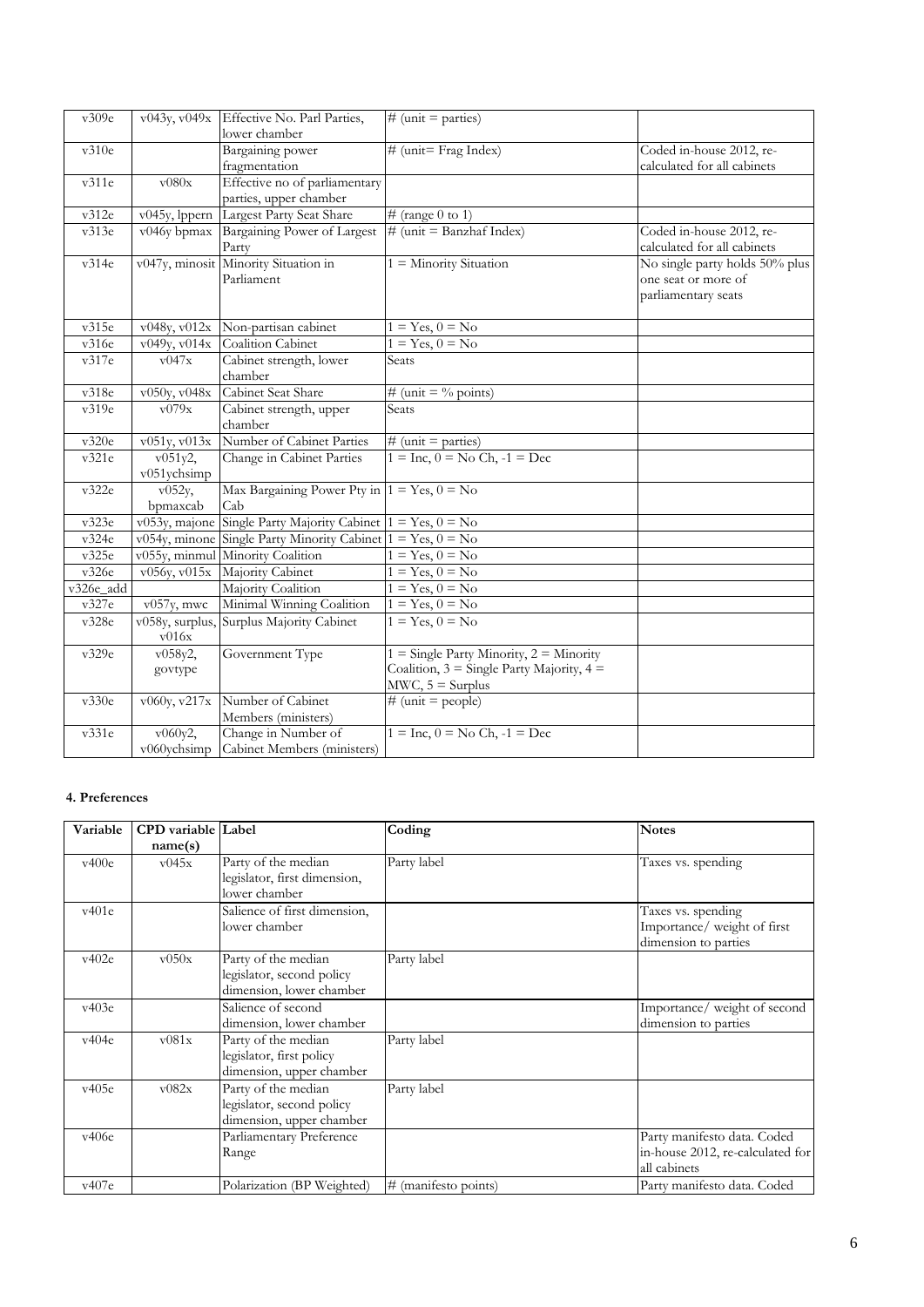|       |                    |                                                          |                            | in-house 2017, re-calculated for                                                      |
|-------|--------------------|----------------------------------------------------------|----------------------------|---------------------------------------------------------------------------------------|
|       |                    |                                                          |                            | all cabinets: Polarization is<br>based on the                                         |
|       |                    |                                                          |                            |                                                                                       |
|       |                    |                                                          |                            | equation $\sqrt{\sum_{i=1}^{n} b_i (x_i - \bar{x})^2}$ ,<br>where b is for bargaining |
|       |                    |                                                          |                            | power (Banzhaf index) of party                                                        |
|       |                    |                                                          |                            | i, x is the left-right position of                                                    |
|       |                    |                                                          |                            | party i, and x bar is the                                                             |
|       |                    |                                                          |                            | weighted average left-right                                                           |
|       |                    |                                                          |                            | positions of all parties.                                                             |
| v408e | v085y,<br>medparbp | Median Party Bargaining<br>Power                         | $#$ (unit = Banzhaf Index) |                                                                                       |
| v409e |                    | Largest Party Distance to                                | # (manifesto points)       | Party manifesto data. Coded                                                           |
|       |                    | Median                                                   |                            | in-house 2012, re-calculated for                                                      |
| v410e |                    |                                                          |                            | all cabinets                                                                          |
|       |                    | Cabinet Preference Range                                 | # (manifesto points)       | Party manifesto data. Coded<br>in-house 2012, re-calculated for                       |
|       |                    |                                                          |                            | all cabinets                                                                          |
| v411e | v089y,             | Median Party (1 <sup>st</sup> Dim) in                    | $1 = Yes, 0 = No$          |                                                                                       |
|       | medleg1            | Cab                                                      |                            |                                                                                       |
| v412e | v090y,             | Median Party (2 <sup>nd</sup> Dim) in                    | $1 = Yes, 0 = No$          | Up to 1999 Experts coded                                                              |
|       | newmedleg2         | Cab                                                      |                            | Denmark, France, and Greece                                                           |
|       |                    |                                                          |                            | as having one dim. For these<br>countries, this variable is coded                     |
|       |                    |                                                          |                            | with the 2 <sup>nd</sup> dim equaling the                                             |
|       |                    |                                                          |                            | 1st dim up to 1999.                                                                   |
| v413e |                    | v091y, connect Connected Cab                             | $1 = Yes, 0 = No$          | Single-party cabinets, as well as                                                     |
|       |                    |                                                          |                            | connected coalitions, are coded                                                       |
|       |                    |                                                          |                            | as connected. Non-partisan                                                            |
|       |                    |                                                          |                            | cabinets are coded as Non-<br>applicable (=88888).                                    |
| v414e |                    | v091y2, mcwc Minimal Winning Connected $1 = Yes, 0 = No$ |                            |                                                                                       |
|       |                    | Coalition                                                |                            |                                                                                       |
| v415e | v092y,             | Conservative Cab                                         | $1 = Yes, 0 = No$          | Coded 1 if cabinet majority is                                                        |
|       | ceconmaj           |                                                          |                            | from conservative bloc, i.e.                                                          |
|       |                    |                                                          |                            | liberal and conservative parties                                                      |
| v416e | v093y,             | Socialist Cab                                            | $1 = Yes, 0 = No$          | Coded 1 if cabinet majority is<br>from socialist bloc, i.e. socialist,                |
|       | cesocmaj           |                                                          |                            | left socialist and communist                                                          |
|       |                    |                                                          |                            | parties.                                                                              |
|       |                    |                                                          |                            |                                                                                       |

\* Bergman, Torbjörn et al. (2008) "The Empirical Study of Cabinet Governance" in Strøm, Kaare, Wolfgang C. Müller, and Torbjörn Bergman *Cabinets and Coalition Bargaining: The Democratic Life Cycle in Western Europe*, Oxford: Oxford University Press.

## **5. Institutions**

| Variable | <b>CPD</b> variable<br>name(s) | Label                                     | Coding            | <b>Notes</b>                                                                                                                     |
|----------|--------------------------------|-------------------------------------------|-------------------|----------------------------------------------------------------------------------------------------------------------------------|
| v500e    | $v121y$ ,<br>V228zi5           | Lower Chamber Only<br>Decides Legislation | $1 = Yes, 0 = No$ | $0 =$ Belgium, Denmark,<br>Finland, Italy, Netherlands,<br>Spain, Sweden (-1970)                                                 |
| v501e    | $v122y$ ,<br>ddconsref4        | Supermajority for Const<br>Amend          | $1 = Yes, 0 = No$ | $0 =$ Denmark, France,<br>Iceland, Ireland, Italy, Spain<br>(-1978), Sweden, UK.<br>Assumed constant after<br>1999.              |
| v502e    | $v123y$ ,<br>strong2nd         | Strong Second Chamber                     | $1 = Yes, 0 = No$ | $1 =$ Belgium $(-95)$ , Italy<br>$(1948)$ , Sweden $(-70)$ .                                                                     |
| v503e    | $v124y$ ,<br>weak2nd           | Weak Second Chamber                       | $1 = Yes, 0 = No$ | $1 =$ Austria, Belgium (95–),<br>France, Germany, Ireland,<br>Netherlands, Spain (-1978),<br>UK. Assumed constant after<br>1999. |
| v504e    | $V124v2$ ,<br>bicameral        | Bicameralism                              | $1 = Yes, 0 = No$ | $1 =$ Austria, Belgium,<br>Denmark (-70), France,<br>Germany, Ireland, Italy<br>(1948-), Netherlands, Spain                      |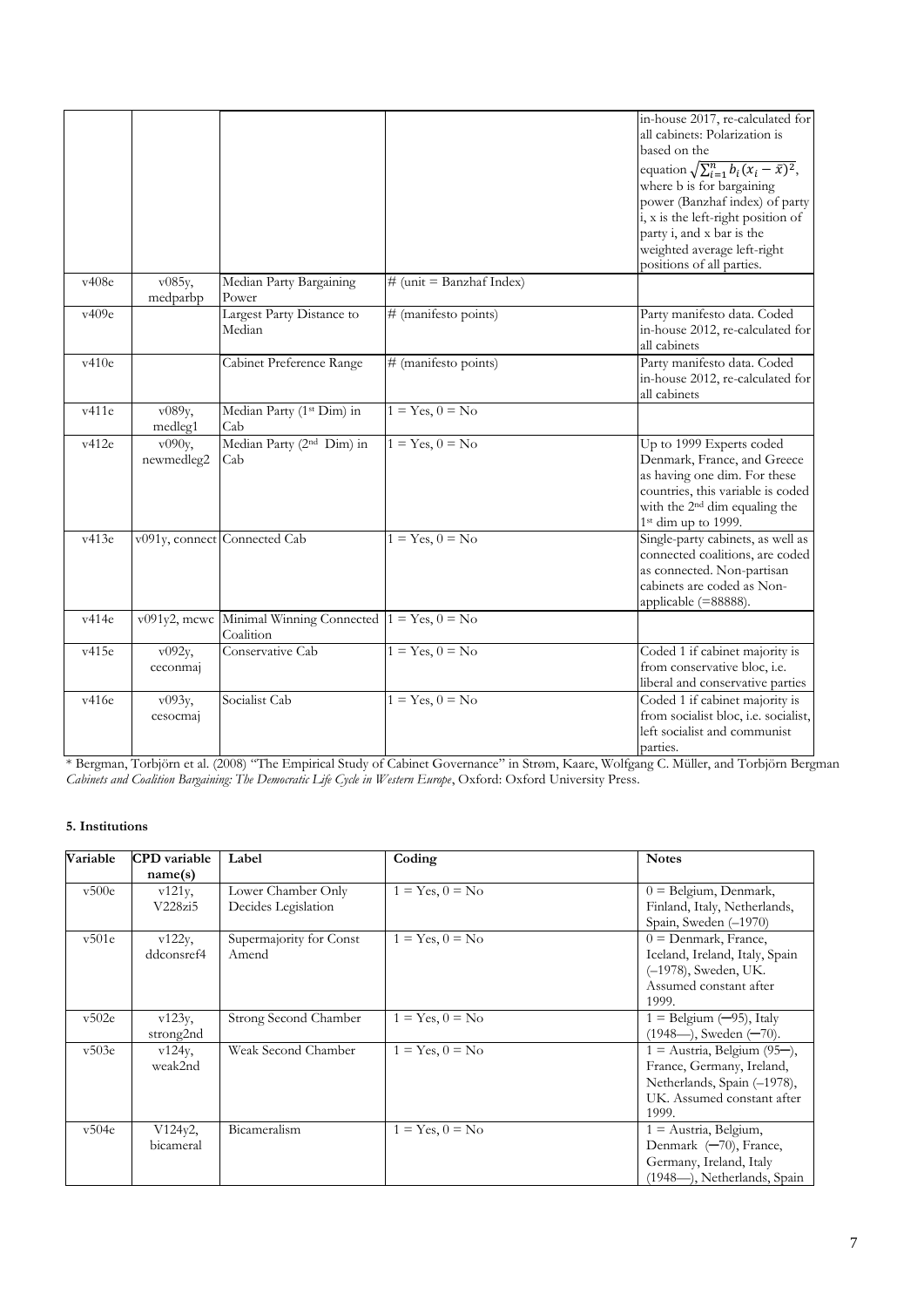|       |                     |                                |                   | (1978---), Sweden (-70), UK                                                                                                                                                                                                                                                                                                                                                                                                                                                                                                                                                                                                                                                          |
|-------|---------------------|--------------------------------|-------------------|--------------------------------------------------------------------------------------------------------------------------------------------------------------------------------------------------------------------------------------------------------------------------------------------------------------------------------------------------------------------------------------------------------------------------------------------------------------------------------------------------------------------------------------------------------------------------------------------------------------------------------------------------------------------------------------|
| v505e | v126y, invest       | Positive Parliamentarism       | $1 = Yes, 0 = No$ | $1 =$ Belgium, Germany,<br>Greece, Ireland (1945-),<br>Italy (1948-), Luxembourg,                                                                                                                                                                                                                                                                                                                                                                                                                                                                                                                                                                                                    |
|       |                     |                                |                   | Spain (1978-), Finland<br>$(2000 - )$                                                                                                                                                                                                                                                                                                                                                                                                                                                                                                                                                                                                                                                |
| v506e | v127y,<br>screen    | Ex Ante Gvt Program<br>Screen  | $1 = Yes, 0 = No$ | $1 =$ Belgium, Greece,<br>Luxembourg, Portugal,                                                                                                                                                                                                                                                                                                                                                                                                                                                                                                                                                                                                                                      |
|       |                     |                                |                   | Spain. Assumed constant<br>after 1999.                                                                                                                                                                                                                                                                                                                                                                                                                                                                                                                                                                                                                                               |
| v507e | v128y,<br>noconf    | Abs Majority No-<br>confidence | $1 = Yes, 0 = No$ | $1 =$ Belgium (95–) France,<br>Germany, Greece, Iceland<br>(1945-), Portugal, Spain<br>(1978-), Sweden (71-).                                                                                                                                                                                                                                                                                                                                                                                                                                                                                                                                                                        |
|       |                     |                                |                   | Assumed constant after<br>1999.                                                                                                                                                                                                                                                                                                                                                                                                                                                                                                                                                                                                                                                      |
| v508e | v129y,<br>construct | Constructive No-<br>Confidence | $1 = Yes, 0 = No$ | $1 =$ Germany, Spain,<br>Belgium (1995-)                                                                                                                                                                                                                                                                                                                                                                                                                                                                                                                                                                                                                                             |
| v509e | v130y,<br>cabunan   | Cabinet Rule: Unanimity        | $1 = Yes, 0 = No$ | $1 =$ Austria, Italy (1948--),<br>Portugal                                                                                                                                                                                                                                                                                                                                                                                                                                                                                                                                                                                                                                           |
| v510e | v131y,<br>cabconsPM | Cabinet Rule: PM<br>Consensus  | $1 = Yes, 0 = No$ | 1 = Belgium, Denmark,<br>Spain (1978-), Sweden,<br>UK. Assumed constant after<br>1999.                                                                                                                                                                                                                                                                                                                                                                                                                                                                                                                                                                                               |
| v511e | v132y,<br>v227zis4  | Cabinet Co-decides Leg         | $1 = Yes, 0 = No$ | $1 = Denmark$ , Netherlands,<br>Sweden $(-70)$                                                                                                                                                                                                                                                                                                                                                                                                                                                                                                                                                                                                                                       |
| v512e | v133y,<br>pmpow     | PM Cabinet Powers              | Range: 1 to 7     | One point each of 7 PM<br>Cabinet Powers. For<br>definition se variable 513e<br>but note one difference:<br>Bergman et al (2003: 183-<br>$194$ <sup>*</sup> used a somewhat<br>different definition of Prime<br>Minister cabinet powers that<br>substituted Cabinet decision<br>rule for whether an<br>administrative structure<br>exists under the Prime<br>Minister's control, i.e.<br>whether the job of the PM<br>includes command of<br>resources that provide<br>him/her with independent<br>information/expertise on<br>what goes on in the<br>individual ministries.                                                                                                         |
| v513e |                     | PM Cabinet Powers (b)          | Range: 1 to 7     | One point for each existing<br>PM power. Variable consists<br>of: the existence of an actual<br>decision rule for cabinet<br>decision-making (one point<br>if the PM sums up the<br>cabinet discussion or if<br>majority voting applies, and<br>zero if cabinet decisions are<br>made unanimously) (i); the<br>PM has the right to appoint<br>(ii) and dismiss (iii) ministers;<br>ministers can only be<br>removed by parliament if<br>parliament dismisses the<br>PM/full cabinet (iv); Prime<br>minister has the right to<br>decide ministry jurisdiction<br>(v); Prime minister has<br>steering or co-coordinating<br>rights vis-à-vis ministers (vi);<br>and Prime minister has |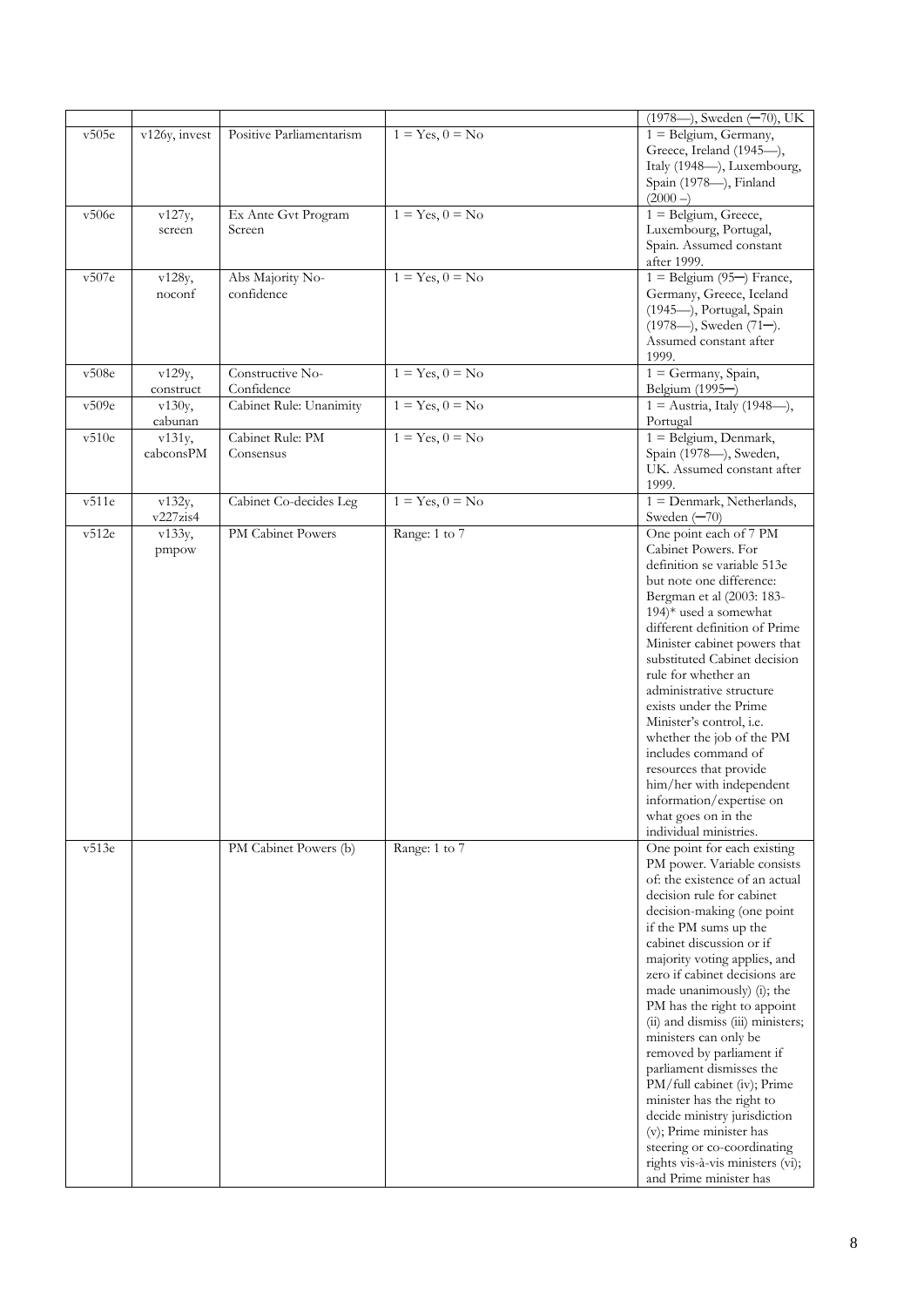|       |                 |                                   |                   | control over cabinet agenda<br>(vii). (See these variables in |
|-------|-----------------|-----------------------------------|-------------------|---------------------------------------------------------------|
|       |                 |                                   |                   | Bergman et al 2003: 183-                                      |
|       |                 |                                   |                   | $194$ <sup>*</sup>                                            |
| v514e |                 | PM Cabinet Powers (3)             |                   | One point for each existing                                   |
|       |                 |                                   | Range: 1 to 3     |                                                               |
|       |                 |                                   |                   | Prime minister power.<br>Consists of right to appoint         |
|       |                 |                                   |                   | (i) and dismiss (ii) ministers,                               |
|       |                 |                                   |                   |                                                               |
|       |                 |                                   |                   | and ministers being                                           |
|       |                 |                                   |                   | parliamentary accountable<br>through the PM only (iii).       |
| v515e |                 | PM Dissolution Powers             | $1 = Yes, 0 = No$ | $1 =$ Belgium, Denmark,                                       |
|       | v134y,          |                                   |                   |                                                               |
|       | pmdiss          |                                   |                   | Luxembourg, Spain (1978-<br>), Sweden 1971-1974, UK.          |
|       |                 |                                   |                   | Assumed constant after                                        |
|       |                 |                                   |                   | 1999.                                                         |
| v516e | $v135y$ ,       | PM Cab Appt Power                 | $1 = Yes, 0 = No$ | $0 =$ Belgium, Finland ( $-$                                  |
|       |                 |                                   |                   | 2000), Netherlands, Spain (-                                  |
|       | pmappdism       |                                   |                   | 1977                                                          |
| v517e | $v136y$ ,       |                                   | $1 = Yes, 0 = No$ |                                                               |
|       | $v138z$ is2     | HoS Discretionary Cab             |                   | $1 =$ Finland ( $-2000$ ), France,<br>Spain $(-1977)$         |
| v518e |                 | Appt Role<br>Semi-Presidentialism | $1 = Yes, 0 = No$ | $1 =$ Finland ( $-2000$ ), France,                            |
|       | $v137y$ , semip |                                   |                   |                                                               |
|       |                 |                                   |                   | Greece (-1985), Portugal<br>(—82)                             |
| v519e |                 | Size of Lower Chamber             | # of Seats        |                                                               |
|       | V139y,<br>V046x |                                   |                   |                                                               |
|       |                 |                                   |                   |                                                               |
| v520e | v078x           | Size of upper chamber             | $#$ of Seats      |                                                               |

\* Bergman, Torbjörn, Wolfgang C. Müller, Kaare Strøm, and Magnus Blomgren (2003). "Democratic delegation and accountability: cross-national patterns", in Strøm, Kaare, Wolfgang C. Müller, and Torbjörn Bergman, *Delegation and accountability in parliamentary democracies*, Oxford: Oxford University Press.

# **6. Bargaining environment**

| Variable | <b>CPD</b> variable    | Label                          | Coding                    | <b>Notes</b>                                                                         |
|----------|------------------------|--------------------------------|---------------------------|--------------------------------------------------------------------------------------|
|          | name(s)                |                                |                           |                                                                                      |
| v600e    | v167y, v095x           | Cabinet bargaining<br>duration | # (days)                  |                                                                                      |
| v601e    | $\rm v010x$            | Full Duration                  | $0=N0$ , $1=Yes$          | Full duration is calculated<br>based on a 90% relative<br>cabinet duration threshold |
| v602e    | v179y, v009x           | Relative Cab Duration          | $\frac{0}{0}$             |                                                                                      |
| v603e    |                        | Relative Cab Duration          |                           | Coded in-house 2012, re-<br>calculated for all cabinets                              |
| v604e    | v179y2,<br>$\rm v008x$ | Absolute Cab Duration          | # (Unit = $\text{Days}$ ) |                                                                                      |
| v605e    |                        | Absolute Cab Duration          |                           | Coded in-house 2012, re-<br>calculated for all cabinets                              |

#### **7. Critical Events**

| Variable | <b>CPD</b> variable | Name                      | Coding         | <b>Notes</b>                      |
|----------|---------------------|---------------------------|----------------|-----------------------------------|
|          | name(s)             |                           |                |                                   |
| v700e    |                     | Total cabinet electoral   | # $(\%)$       | For each cabinet party, the       |
|          |                     | volatility                |                | vote support (%) received at      |
|          |                     |                           |                | the relevant parliamentary        |
|          |                     |                           |                | election is subtracted from the   |
|          |                     |                           |                | vote support $(\%)$ that the same |
|          |                     |                           |                | party received at the             |
|          |                     |                           |                | immediately preceding election;   |
|          |                     |                           |                | the absolute value of these       |
|          |                     |                           |                | scores are summarized for all     |
|          |                     |                           |                | cabinet parties. Coded in-house   |
|          |                     |                           |                | 2012, re-calculated for all       |
|          |                     |                           |                | cabinets                          |
| v701e    |                     | Average cabinet electoral | # $(^{0}_{0})$ | For each cabinet party, the       |
|          |                     | volatility                |                | vote support $(\%)$ received at   |